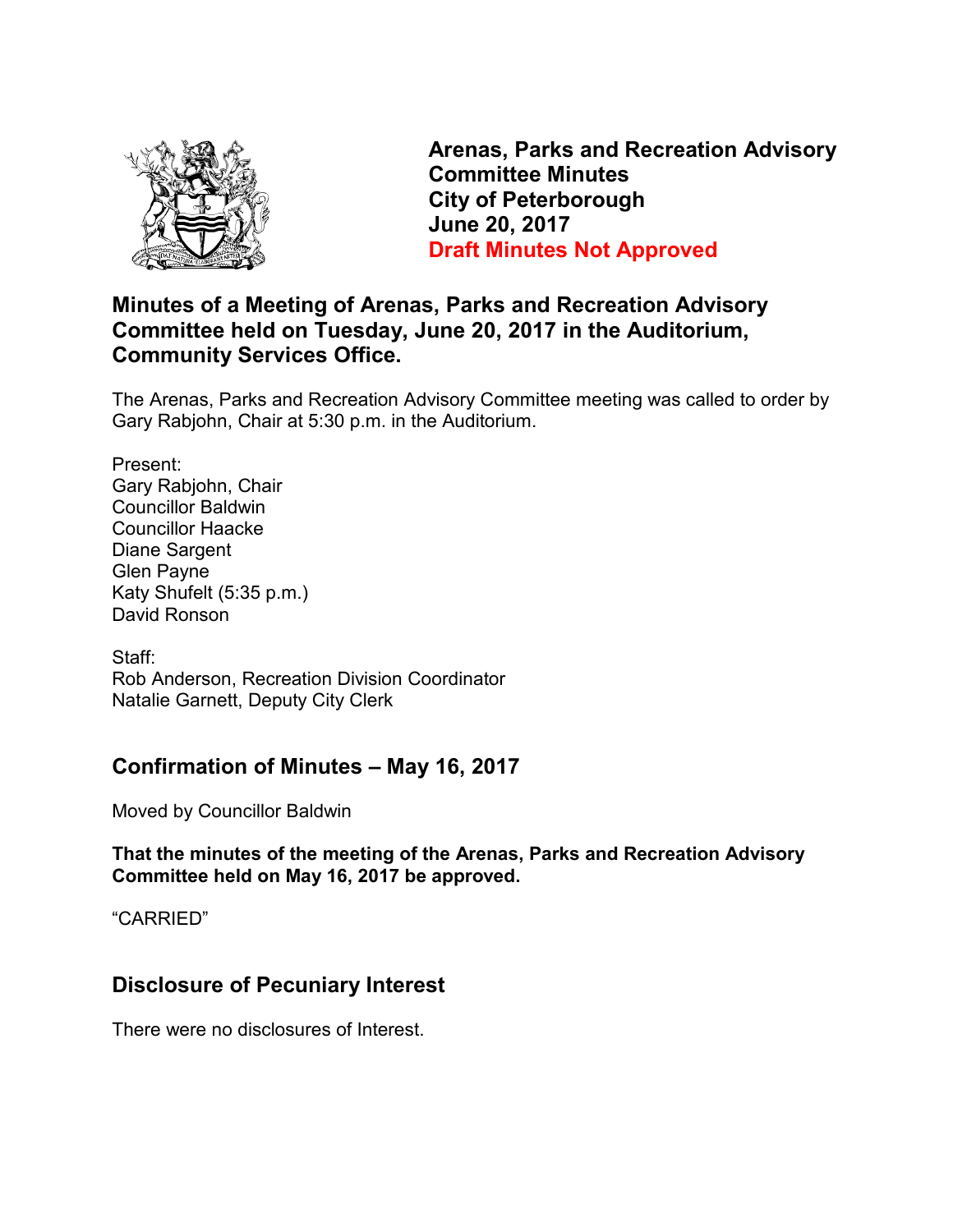### **Arenas, Parks and Recreation Advisory Committee Minutes June 20, 2017 Page 2**

### **Consent Agenda**

Moved by Diane Sargent

**That Item 5 be approved as part of the Consent Agenda.** 

"CARRIED"

# **Facility Manager, Peterborough Sport and Wellness Centre Report APRAC17-023 Community Garden in Whitefield Park**

Moved by Diane Sargent

**That the Arenas Parks and Recreation Advisory Committee approve the recommendation outlined in Report APRAC17-023 dated June 20, 2017, of the Recreation Division Coordinator, as follows:** 

**That the request to establish a community garden within the northeast section of Whitefield Park be supported.** 

"CARRIED"

# **Recreation Division Coordinator Report APRAC17-021 Peterborough Housing Project – Impact on Bonnerworth Park**

Mr. Peter Robinson, Director of Corporate Assets, Peterborough Housing Corporation (PHC), made a presentation to Report APRAC17-021.

Moved by Councillor Baldwin

That the Arenas Parks and Recreation Advisory Committee support the adjustment of the property line between Bonnerworth Park and the PHC property at 553 Bonaccord Street.

"LOST"

The Committee expressed support for the housing project.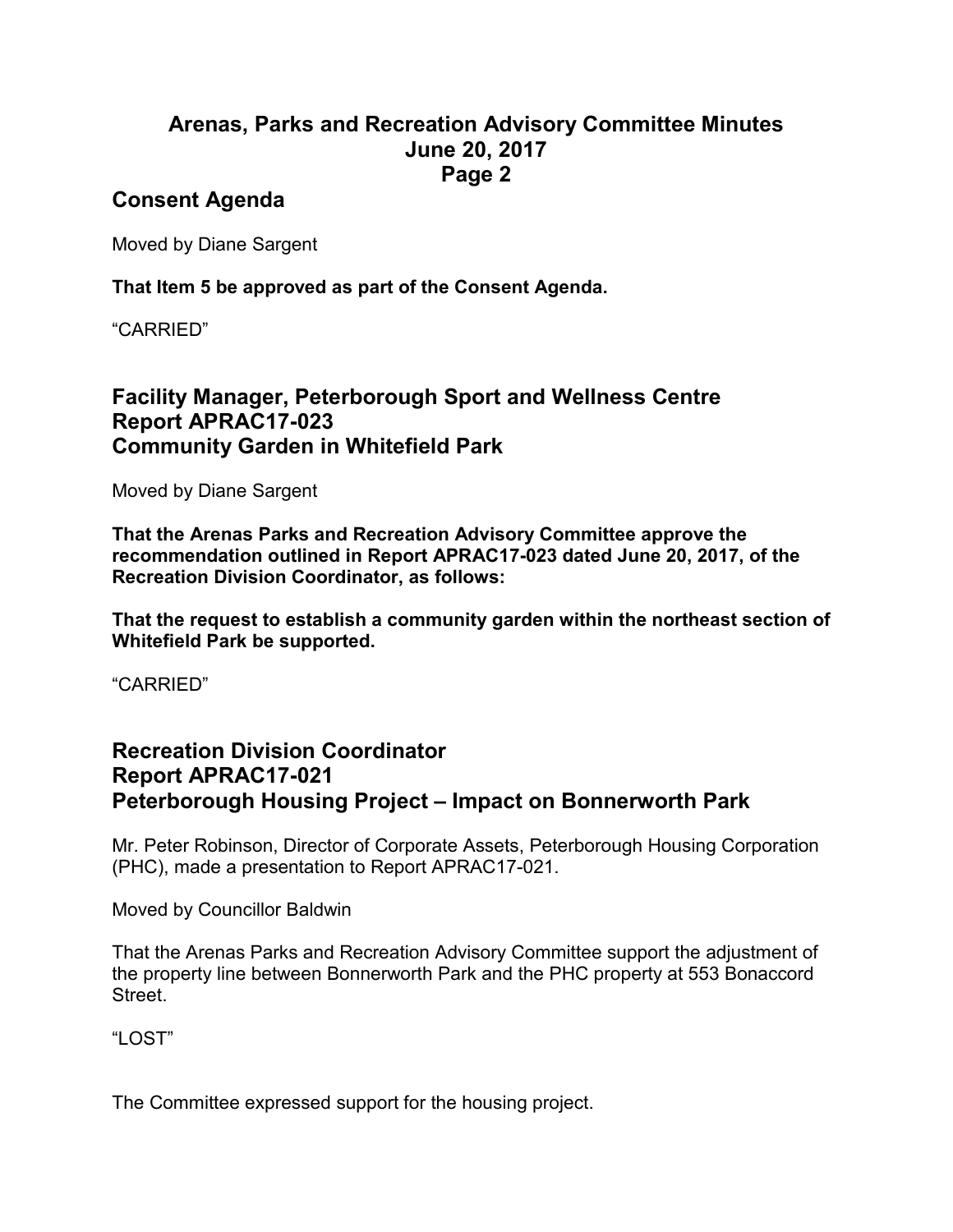#### **Arenas, Parks and Recreation Advisory Committee Minutes June 20, 2017 Page 3**

Moved by Councillor Baldwin

**That the Arenas Parks and Recreation Advisory Committee approve the recommendation outlined in Report APRAC17-021 dated June 20, 2017, of the Recreation Division Coordinator, as follows:** 

**That a presentation by Mr. Peter Robinson, Director of Corporate Assets with the Peterborough Housing Corporation, providing details of their housing project in the former Fleming College McCrea campus property, immediately east of Bonnerworth Park, be received for information.** 

"CARRIED"

### **Project Manager, Facilities and Planning Initiatives Report APRAC17-022 Ontario Power Boat Racing Event**

Mr. Brent Valois, Ontario Power Boat Racing Association, provided a presentation on an event planned for September 16/17, 2017 at Little Lake.

Katye Shufelt left the meeting at 6:34 p.m.

Moved by Glen Payne

**That the Arenas Parks and Recreation Advisory Committee approve the recommendation outlined in Report APRAC17-022 dated June 20, 2017, of the Recreation Division Coordinator, as follows:** 

**That a presentation from Mr. Brent Valois on plans to introduce an annual Ontario Power Boat Racing event on Little Lake, beginning in September 2017, be received for information.** 

"CARRIED"

#### **Other Business**

There were no items of Other Business.